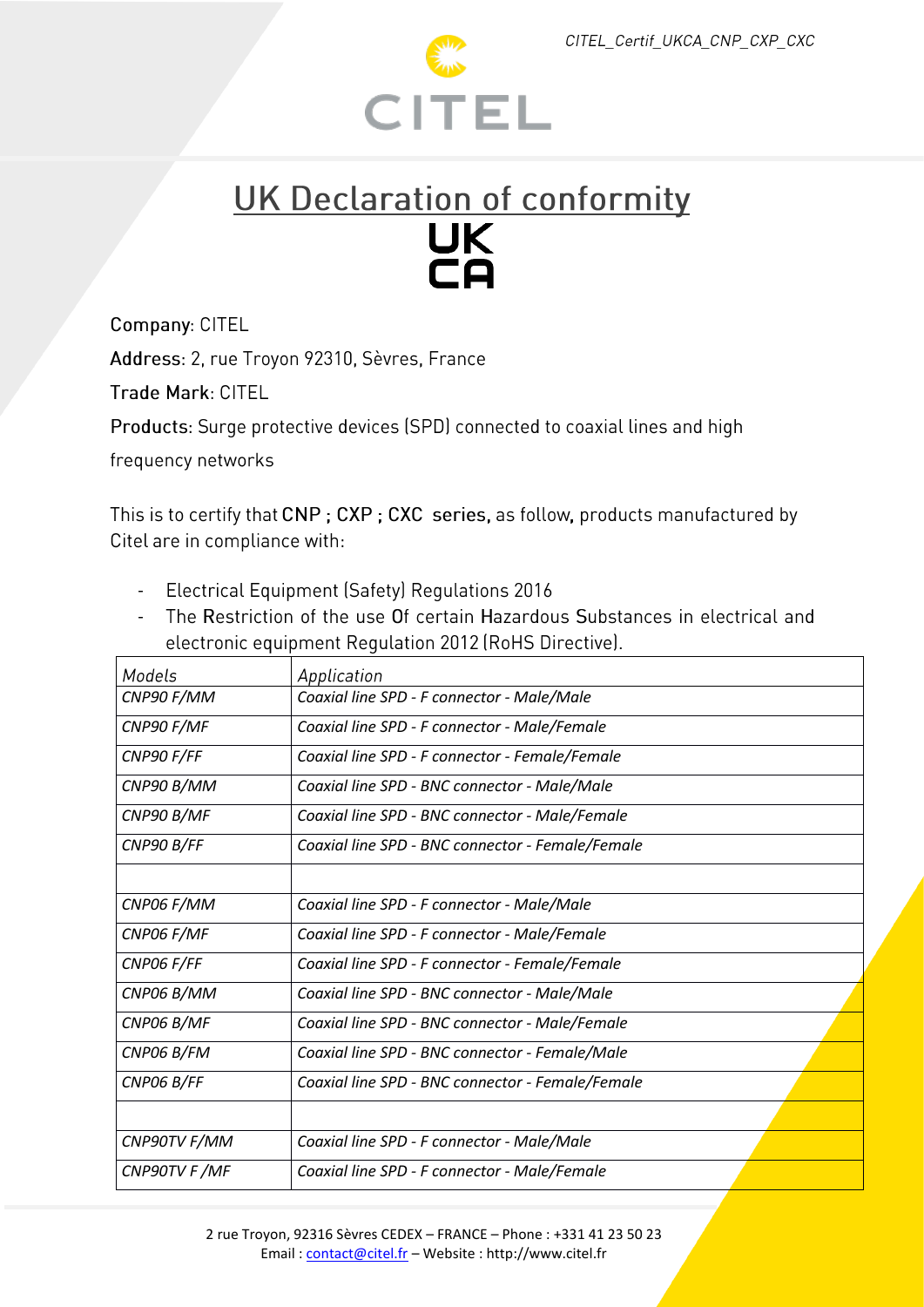

| Models           | Application                                                                              |
|------------------|------------------------------------------------------------------------------------------|
| CNP90TV B/FF     | Coaxial line SPD - BNC connector - Female/Female                                         |
| CNP230TV F/MM    | Coaxial line SPD - F connector - Male/Male                                               |
| CNP230TV F /MF   | Coaxial line SPD - F connector - Male/Female                                             |
| CNP230TV F/FF    | Coaxial line SPD - F connector - Female/Female                                           |
| CNP230TV B/MM    | Coaxial line SPD - BNC connector - Male/Male                                             |
| CNP230TV B/MF    | Coaxial line SPD - BNC connector - Male/Female                                           |
| CNP230TV B/FF    | Coaxial line SPD - BNC connector - Female/Female                                         |
|                  |                                                                                          |
| CXP09-B/FF       | Coaxial line SPD - F connector - Male/Male                                               |
| CXP09-B/MF       | Coaxial line SPD - F connector - Male/Female                                             |
| CXP09-B/FF       | Coaxial line SPD - F connector - Female/Female                                           |
| CXP09-B/MM       | Coaxial line SPD - BNC connector - Male/Male                                             |
| CXP09-N/FF       | Coaxial line SPD - N connector - Female/Female                                           |
| CXP09-N/FF-DCB   | Coaxial line SPD - N connector - Female/Female - DC Block                                |
| CXP09-NW/MF-DCB  | Coaxial line SPD - N connector - Feedthrough mounting - Male/Female - DC<br><b>Block</b> |
|                  |                                                                                          |
| CXP25-B/FF       | Coaxial line SPD - BNC connector - Female/Female                                         |
| CXP25-F/MF       | Coaxial line SPD - F connector - Male/Female                                             |
| CXP25-N/FF-DCB   | Coaxial line SPD - N connector - Female/Female - DC Block                                |
| CXP25-N/MF       | Coaxial line SPD - N connector - Male/Female                                             |
| CXP25-N/MF-DCB   | Coaxial line SPD - N connector - Male/Female - DC Block                                  |
| CXP25-U/MF-DCB   | Coaxial line SPD - UHF connector - Male/Female - DC Block                                |
|                  |                                                                                          |
| CXC06-B/FM       | Coaxial line SPD - video transmission networks -Female/Male                              |
| CXC06-B/MF       | Coaxial line SPD - video transmission networks - Male/Female                             |
| CXC06-B/FF       | Coaxial line SPD - video transmission networks - Female/Female                           |
|                  |                                                                                          |
| CXC12-B/MF       | Coaxial line SPD - video transmission networks - Male/Female                             |
| CXC12-B/FF       | Coaxial line SPD - video transmission networks - Female/Female                           |
| CXC48-N/MF-400DC | Coaxial line SPD - video transmission networks - Male/Female                             |
| CXC48-N/FF-400DC | Coaxial line SPD - video transmission networks - Female/Female                           |